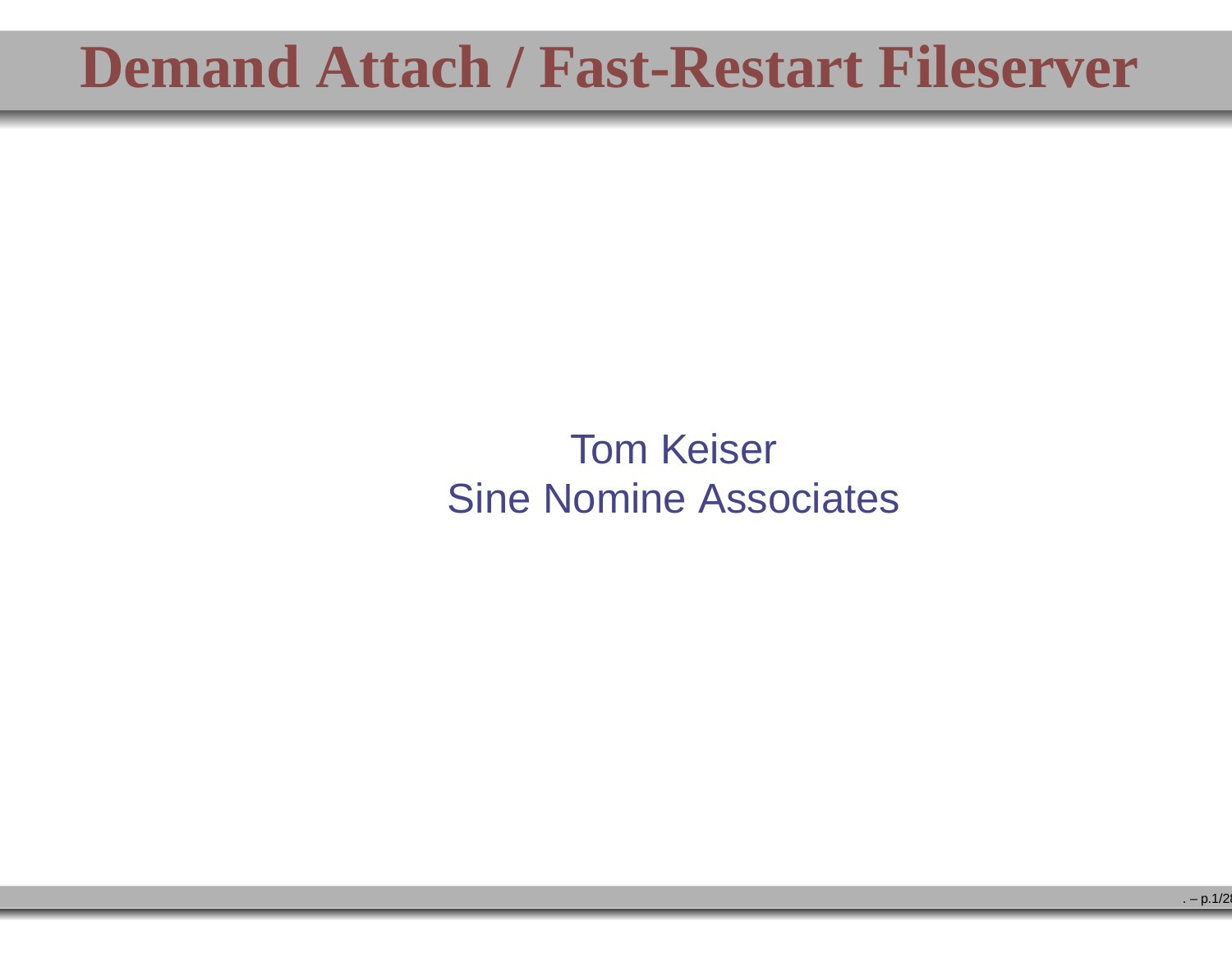# **Introduction**

- **Project was commissioned by an SNA client**
- Main requirement was to reduce fileserver restart timeby  $> 60\%$
- Development & testing performed over <sup>7</sup> months in2005–2006 timeframe
- Resulted in  $>24,000$  line patch to OpenAFS HEAD
- Patch was committed to OpenAFS CVS in 03/2006
- Pulled up to development branch in time for 1.5.1 release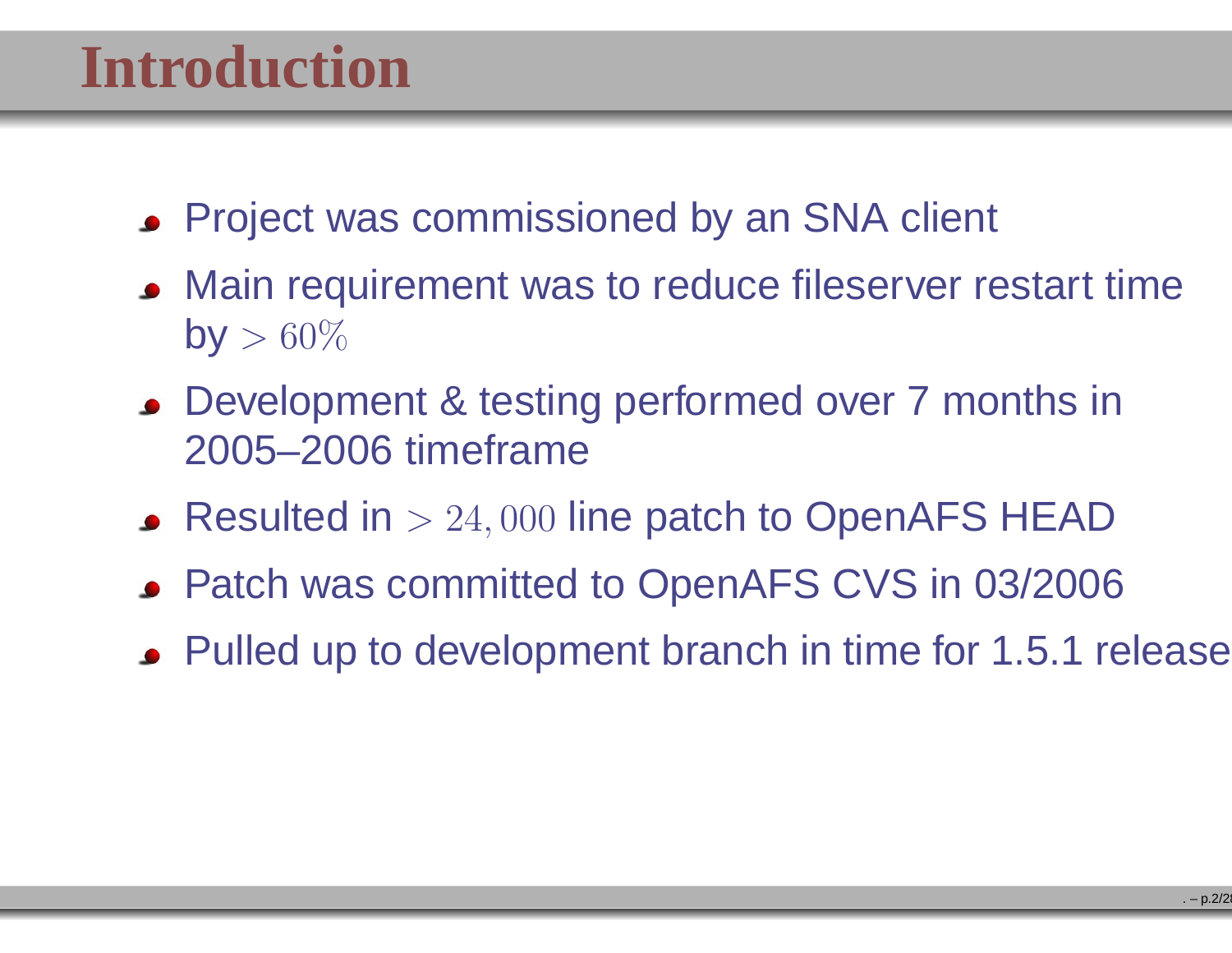# **Motivations for Redesign**

- The on-disk format has a number of limitations
	- Metadata is stored in per-volume files
	- Metadata has poor spatial locality
	- No journalling
- Volume Package locking model doesn't scale
	- . One global lock
	- No notion of state for concurrently accessed objects
	- Lock is held across high-latency operations
- **Breaking CallBacks takes a lot of time**
- Keeping the server offline throughout the salvage process is unnecessary (with certain caveats)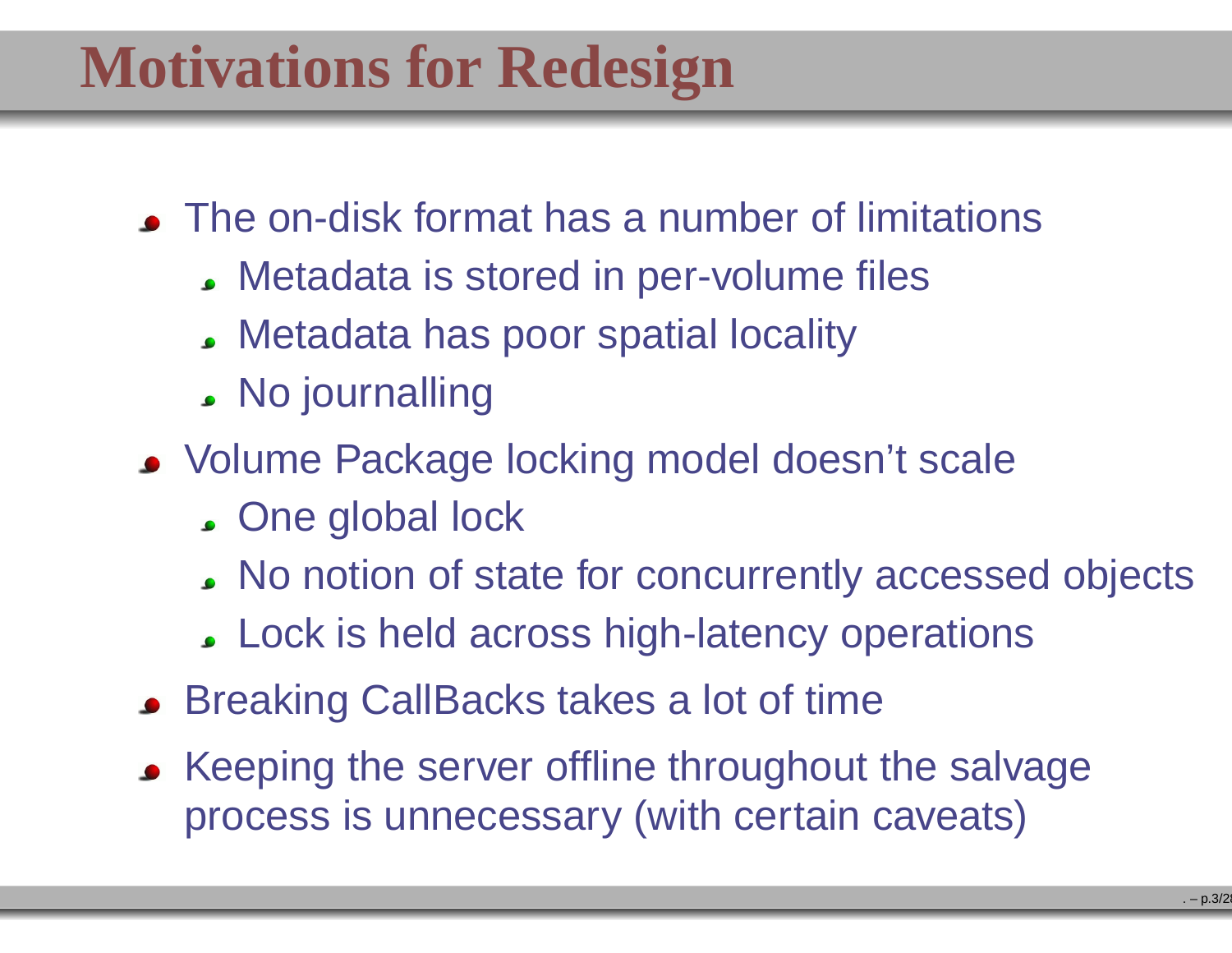- **Introduce notion of a volume finite-state automata**
- Only attach volumes as required (demand attachment)
- Only hold volume lock when absolutely necessary
- Perform all I/O outside of the global lock
- Automatically salvage volumes as required
- Parallelize fileserver shutdown process
- Stop breaking CallBacks during shutdown
- Save/Restore of host/callback state
- Volume garbage collector to offline infrequently usedvolumes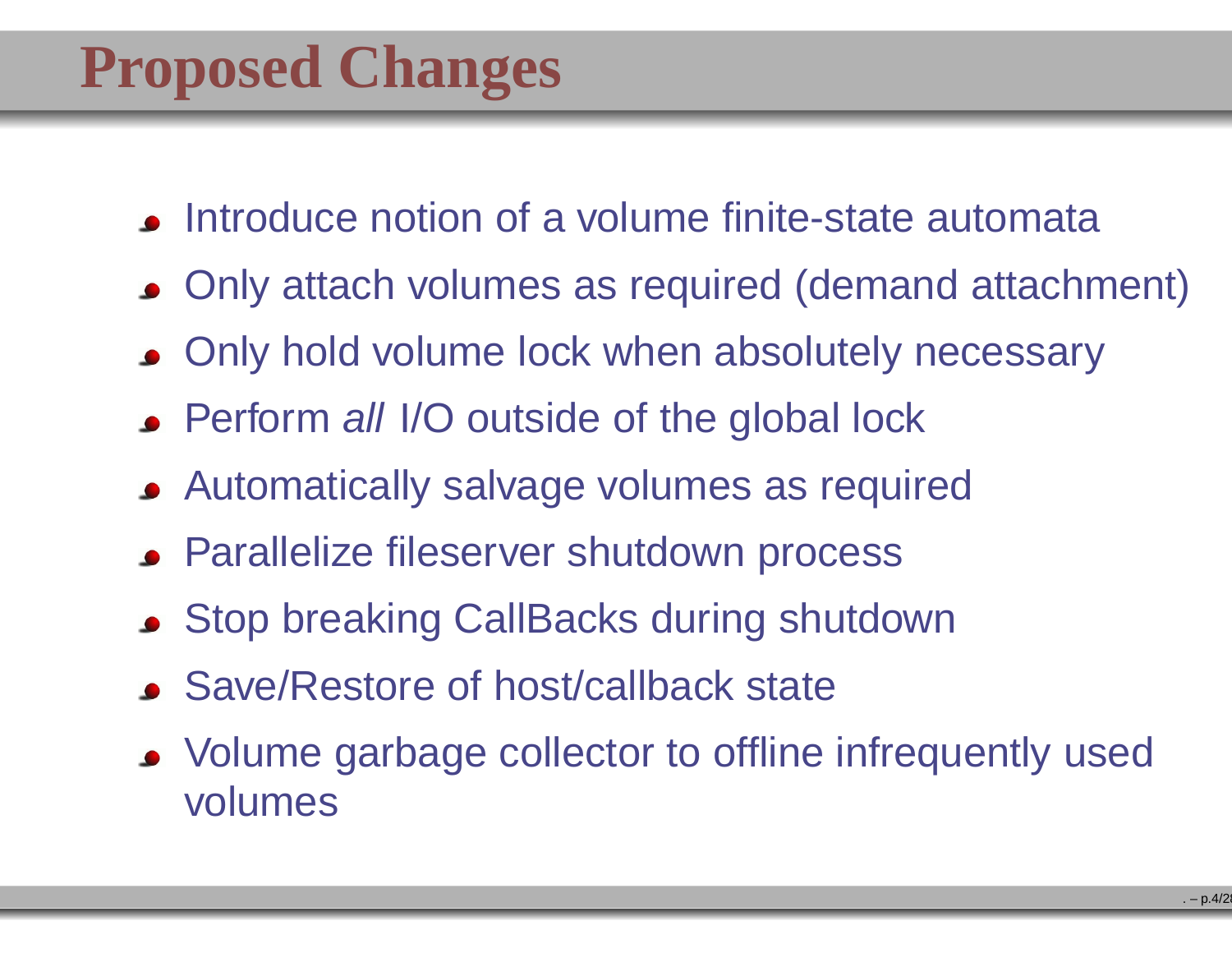# Implementation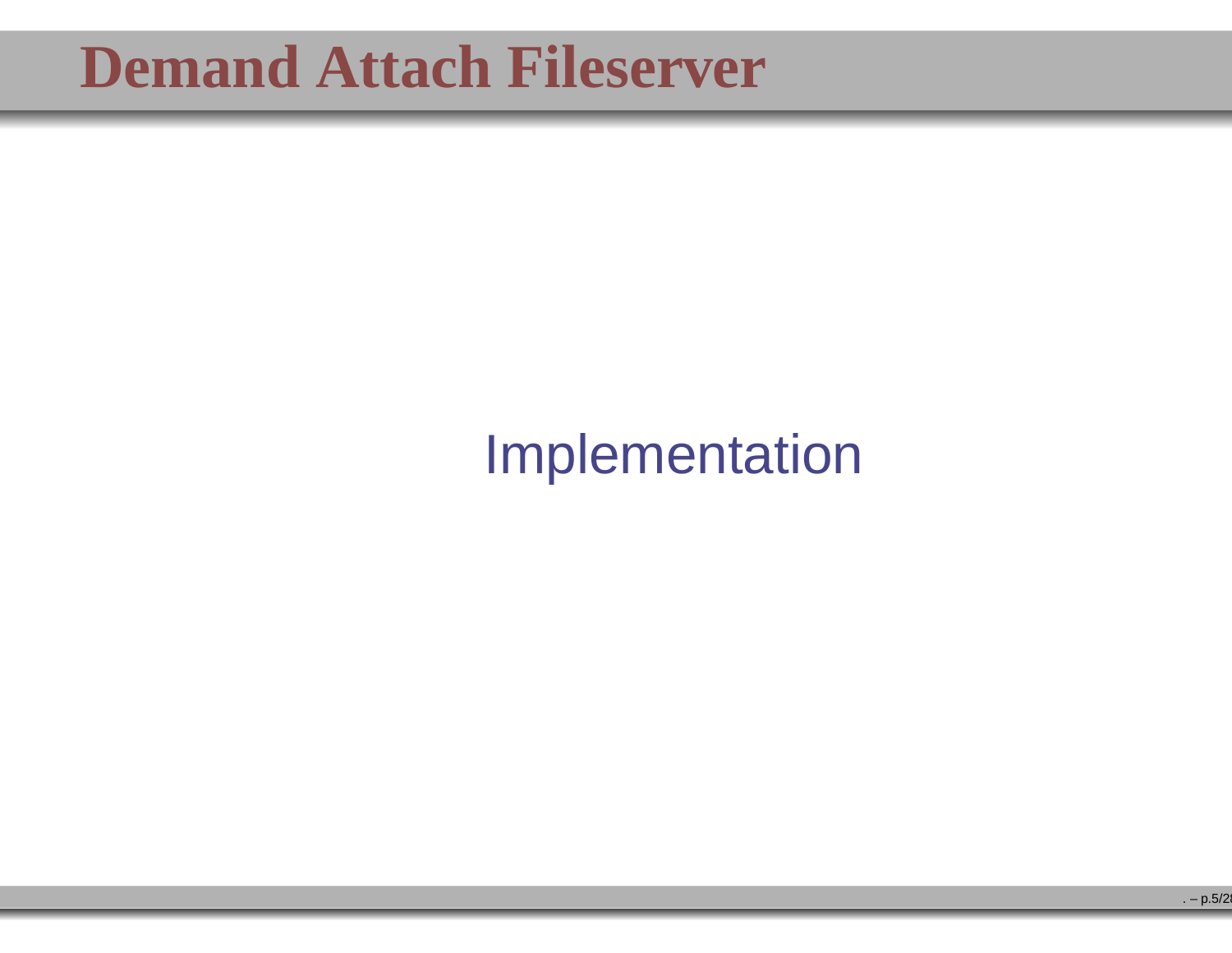# **Demand Attach Architecture**

- Demand Attach consists of five components
	- demand attachment
	- salvageserver
	- host/callback state save and restore
	- changes to bos/bosserver
	- ancillary debug and introspection tools
- Components have substantial interdependencies
- It would be difficult to make them separable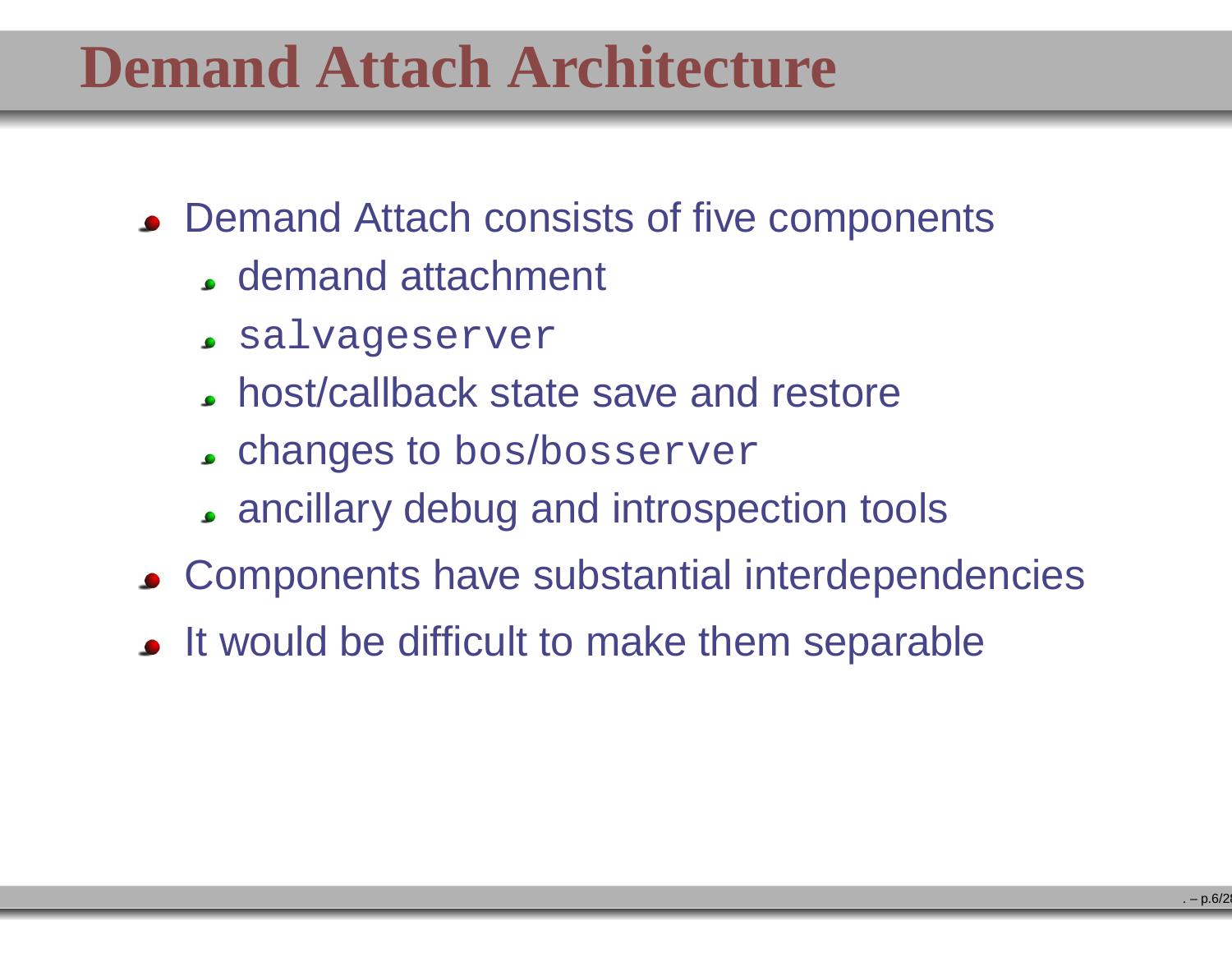# **Fileserver Startup Sequence**

#### Old Fileserver

- vice partition list is built
- all volumes are fully attached

Demand Attach Fileserver

- host/callback state isrestored
- host/callback stateconsistency is verified
- vice partition list is built
- **.** list of volumes on each partition is scanned
- all volumes are placedinto "pre-attached" state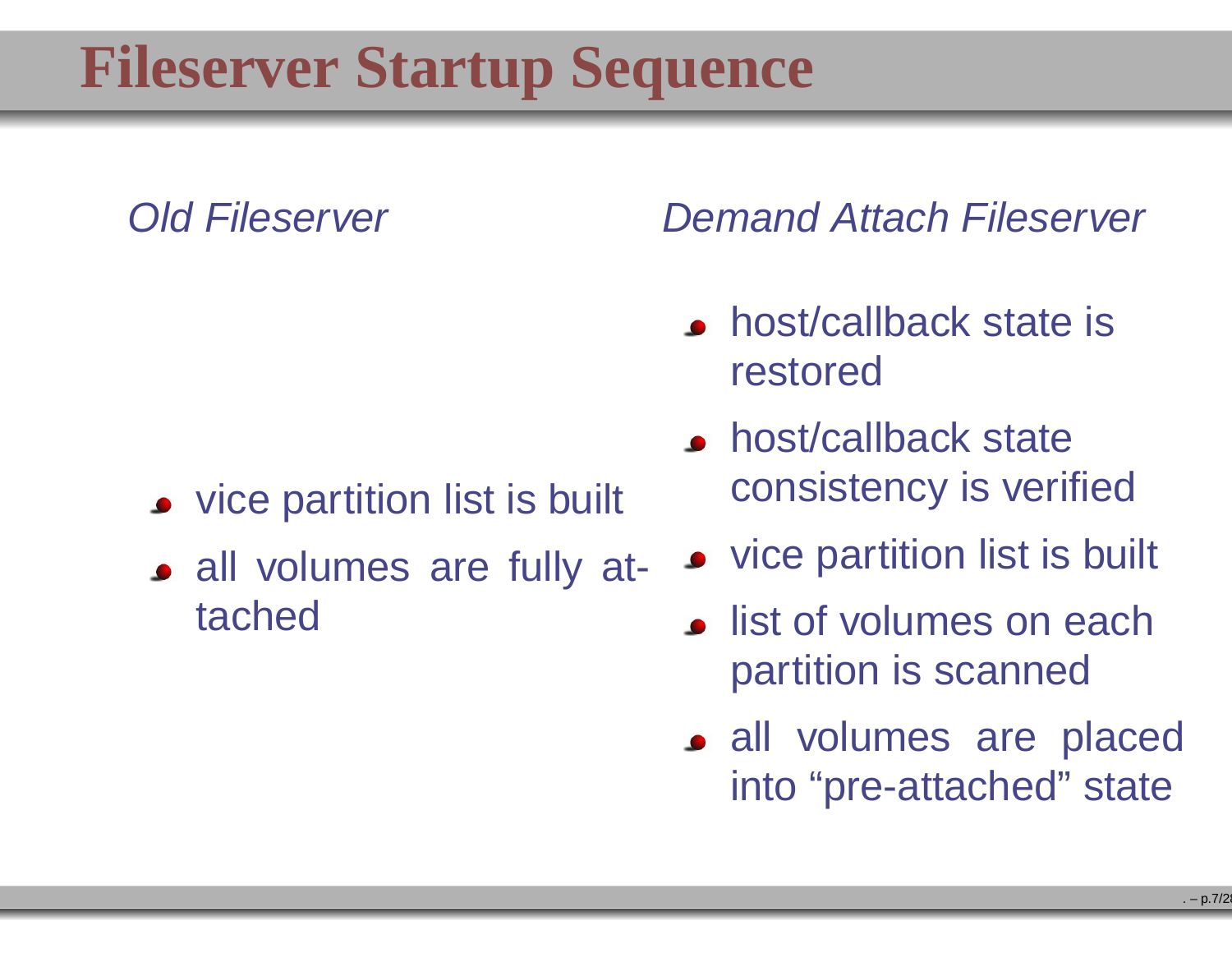# **Fileserver Shutdown Sequence**

#### Old Fileserver

- **•** break callbacks
- shut down all volumes

Demand Attach Fileserver

- **o** quiesce all host and callback state
- **shut down all online** volumes
- **•** verify consistency of host/callback state
- save host/callback state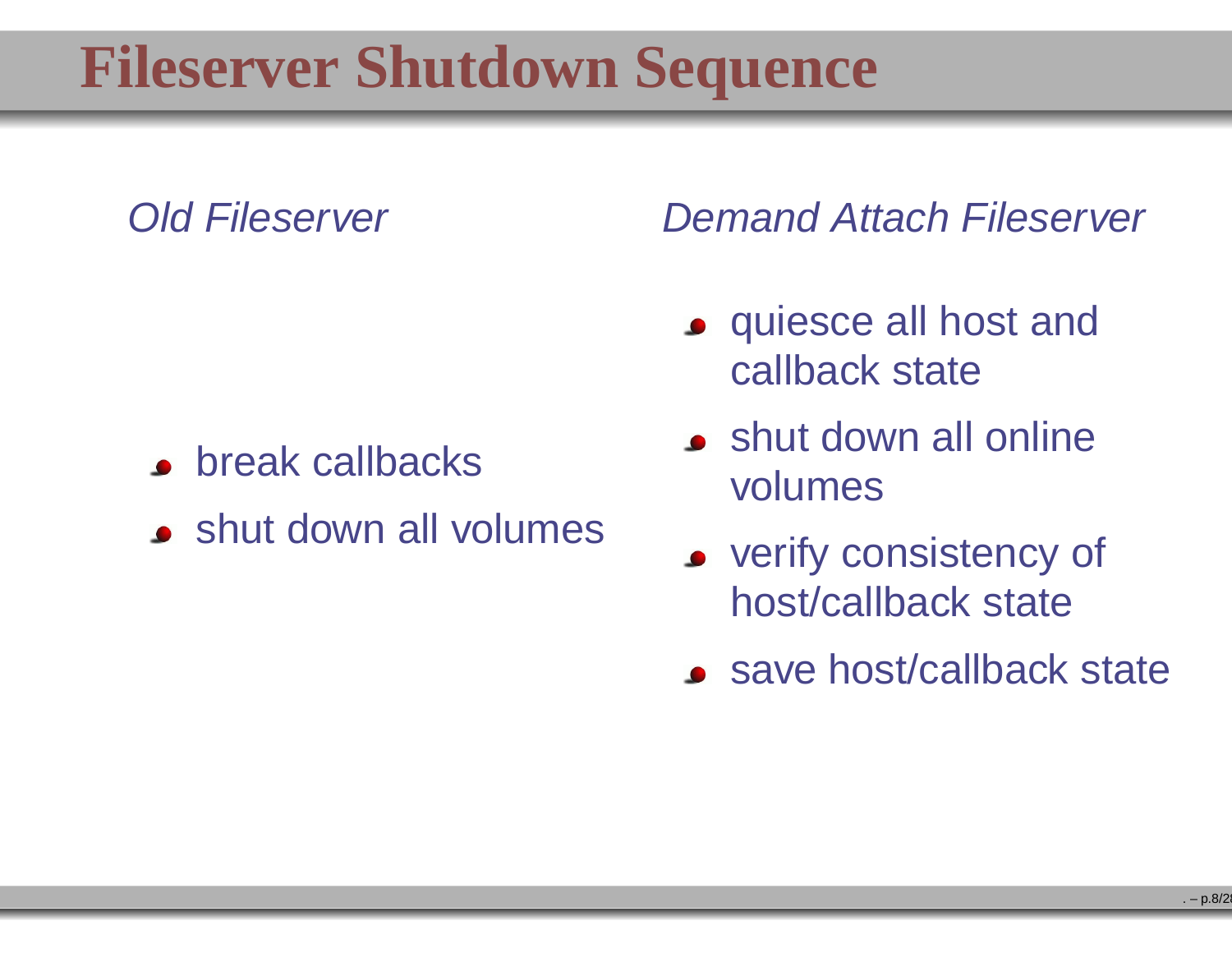# **Feature Comparison**

| <b>Feature</b>                      | 1.2.x | 1.4.x | <b>DAFS</b> |
|-------------------------------------|-------|-------|-------------|
| <b>Parallel Startup</b>             | no    | yes   | yes         |
| <b>Parallel Shutdown</b>            | no    | no    | yes         |
| Tunable data structure sizes        | no    | no    | yes         |
| lock-less I/O                       | no    | no    | yes         |
| automatic salvaging                 | no    | no    | yes         |
| lock-less data structure traversals | no    | no    | yes         |
| volume state automata               | no    | no    | yes         |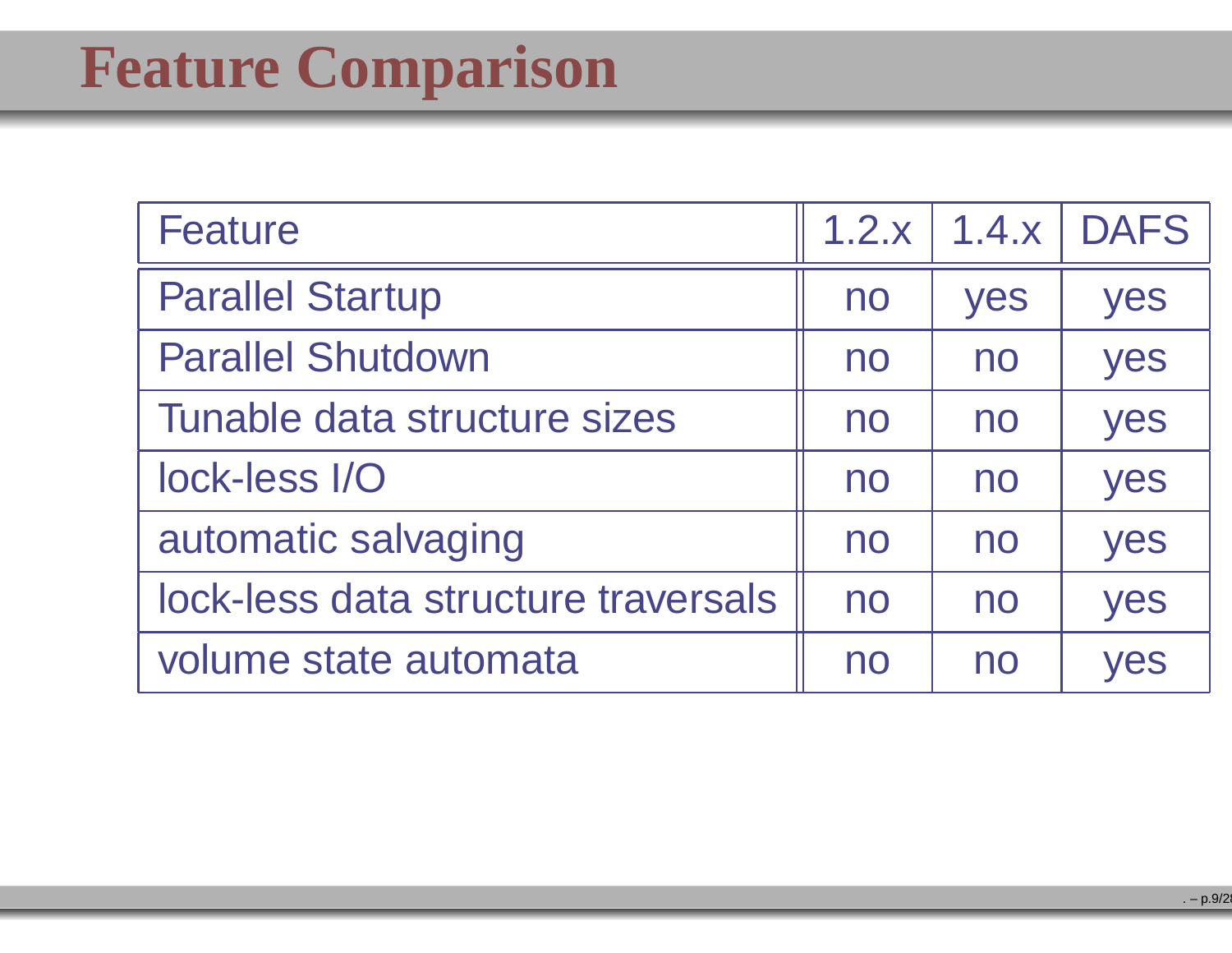- Receives salvage requests from the fileserver or bossalvage
- Maintains <sup>a</sup> salvage priority queue
- **Forks off new salvager worker children as needed**
- Handles log file combining
- Maintains N concurrent worker children whose taskorders are load balanced across all vice partitions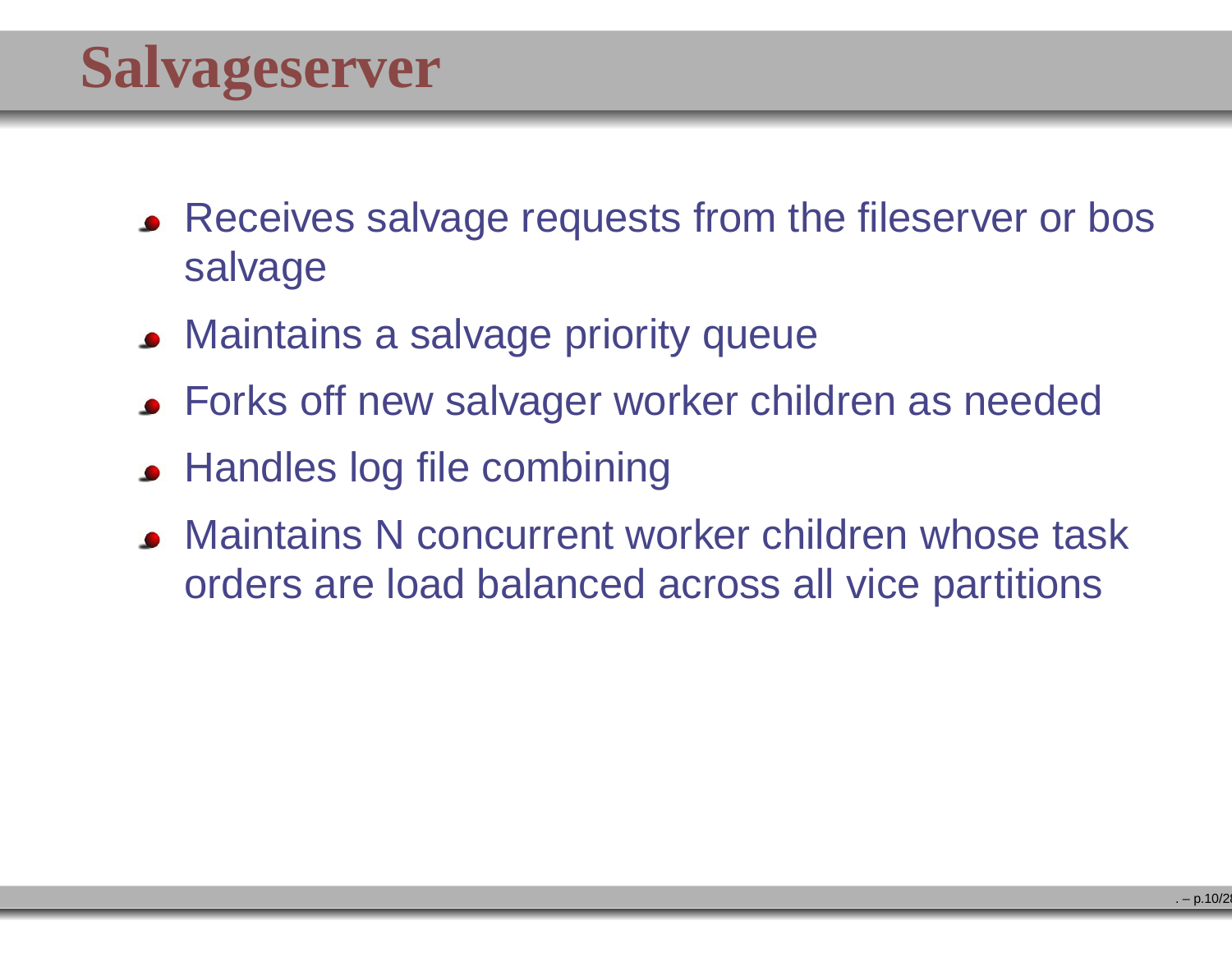# **Volume Garbage Collector**

- Underlying assumption is many volumes are accessedso infrequently that it is inefficient to keep them attached
- The inefficiency has to do with optimizing fileserver shutdown time
- The garbage collector is modeled after the generational GC paradigm
	- Frequently accessed volumes must be dormant for <sup>a</sup>longer period to be eligible for offlining
	- Infrequently accessed volumes are scanned morefrequently to determine their offlining eligibility
	- A background worker thread occasionally offlines <sup>a</sup>batch of eligible volumes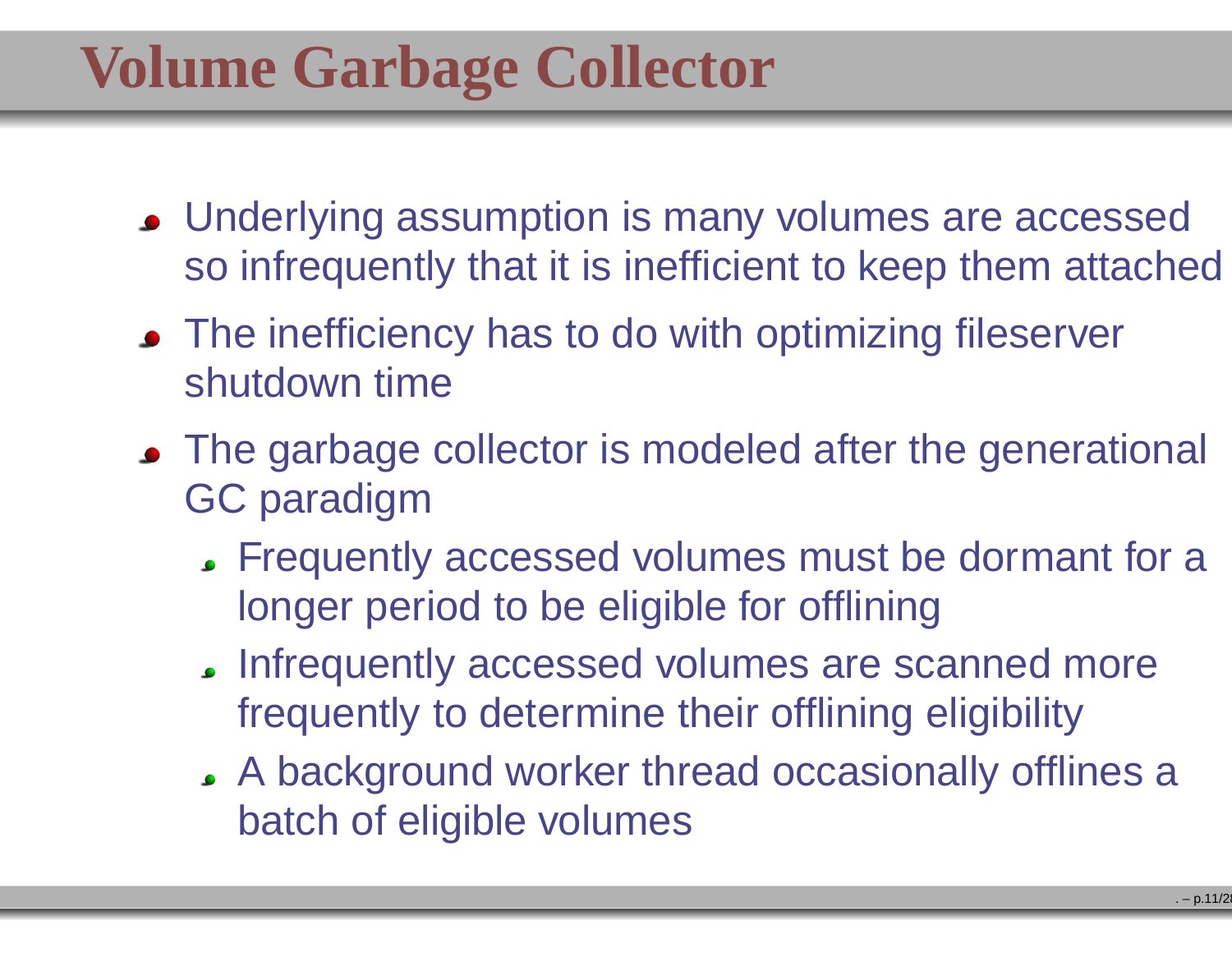## **Performance**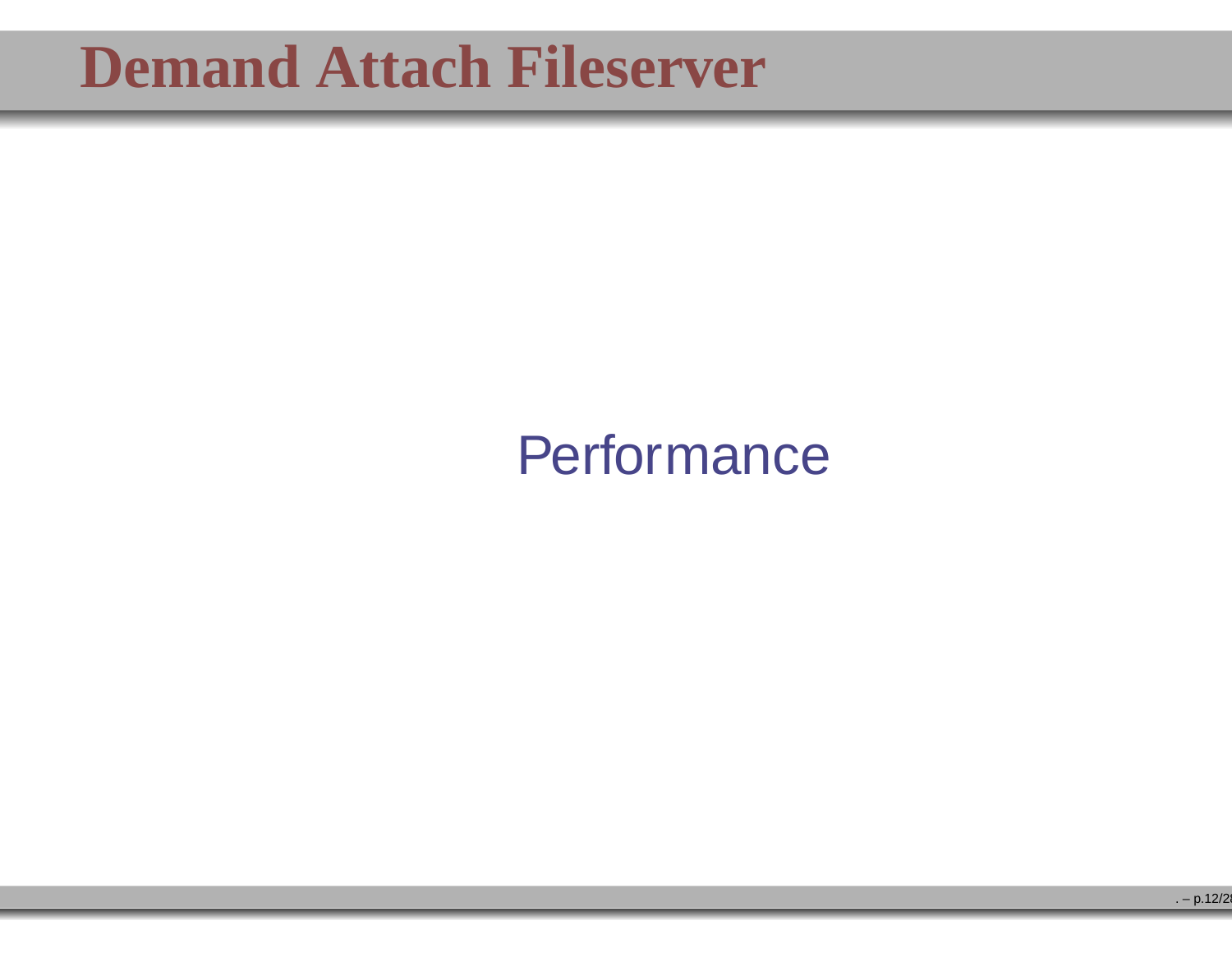- **Startup time is now heavily limited by underlying** filesystems directory lookup performance
- Even for 60,000 volumes across 3 partitions, startuptimes were still under 5 seconds running namei onSolaris UFS
- Host/CallBack state restore can take several seconds if the tables were nearly full
	- This is <sup>a</sup> cpu-bound problem, so faster machinesmostly obviate this
	- Actual restore is fast; verification is slow
	- Verification can optionally be turned off with the-fs-state-verify <mark>argument</mark>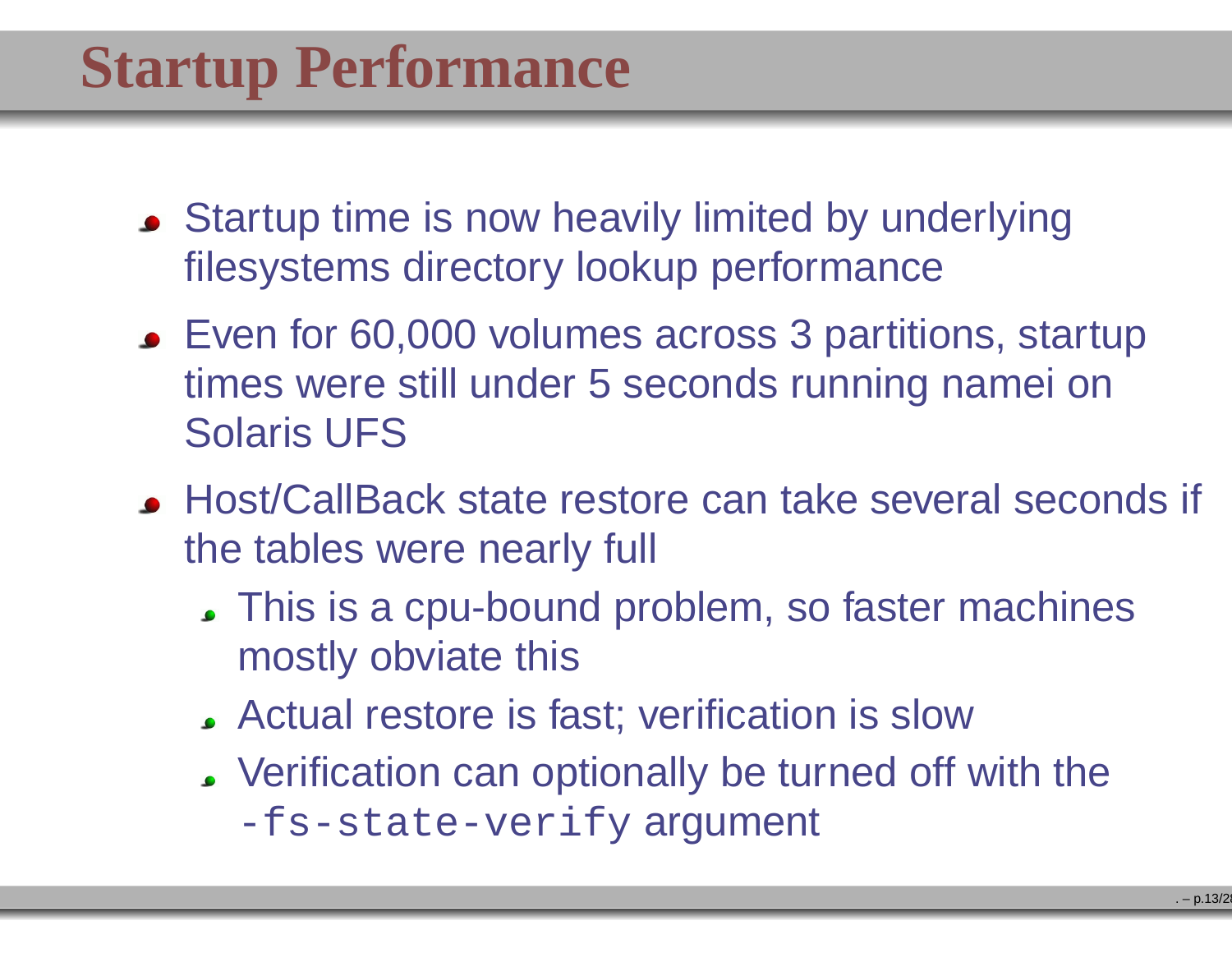#### Benchmark Environment

- Sun E450 (4x 480MHz 8MB cache, 4GB RAM)
- 4Gb aggregate multipathed FC fabric attachment
- Solaris 10 zone
- 56 vice partitions spread across LUNs on various IBM FAStT and Sun arrays
- 44 physical spindles behind the vice LUNs mixture of 10k and 15k FC-AL disks
- 128 volumes per partition (to keep test iteration time low)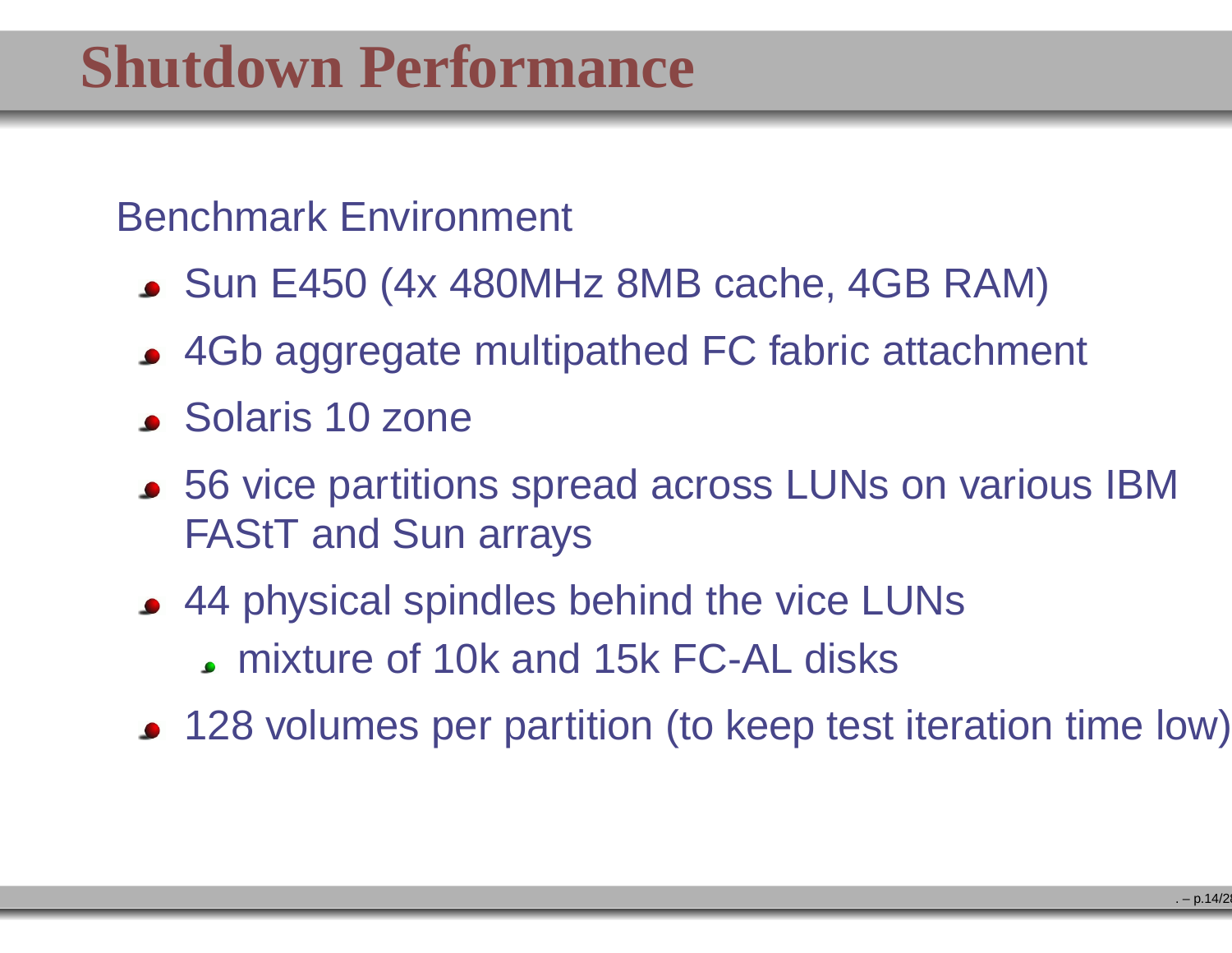

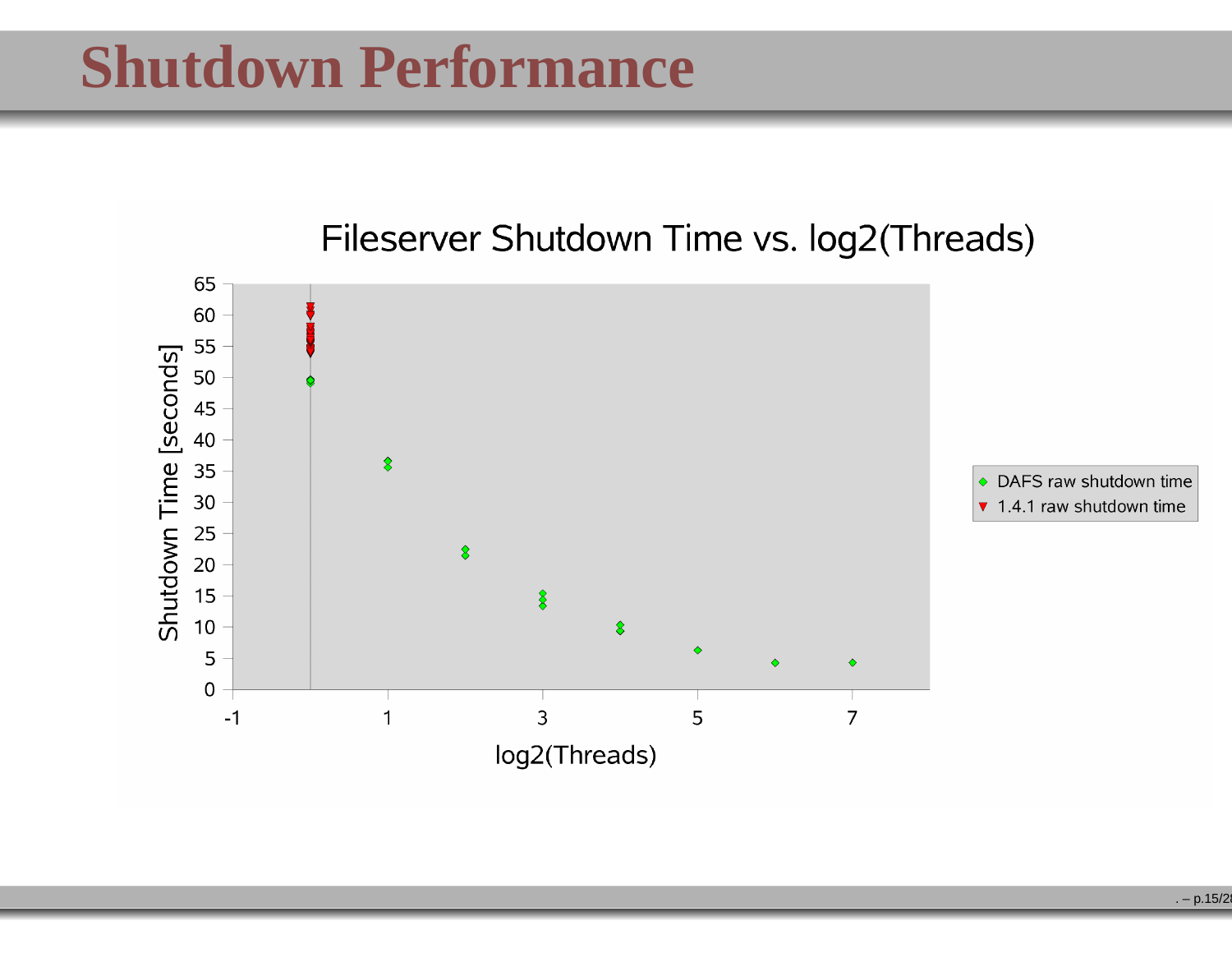- It turns out the test system was sufficiently slow to turnthe shutdown algorithm into <sup>a</sup> CPU-bound problemmuch beyond 32 threads
- **Example 25 and Street Statistics collected point to very high context** switch overhead
- As <sup>a</sup> result, we don't know the true lower bound onshutdown time for the underlying disk subsystem
- Aggregate microstate CPU time was 85% kernelspace
- Taking N=32 as the last good value, we get a parallel speedup of  $\frac{49.49}{6.28}$  $\approx$  7.88 for 32 threads
- This yields a parallel efficiency of  $\frac{7.88}{32}$  32 $\approx 0.25$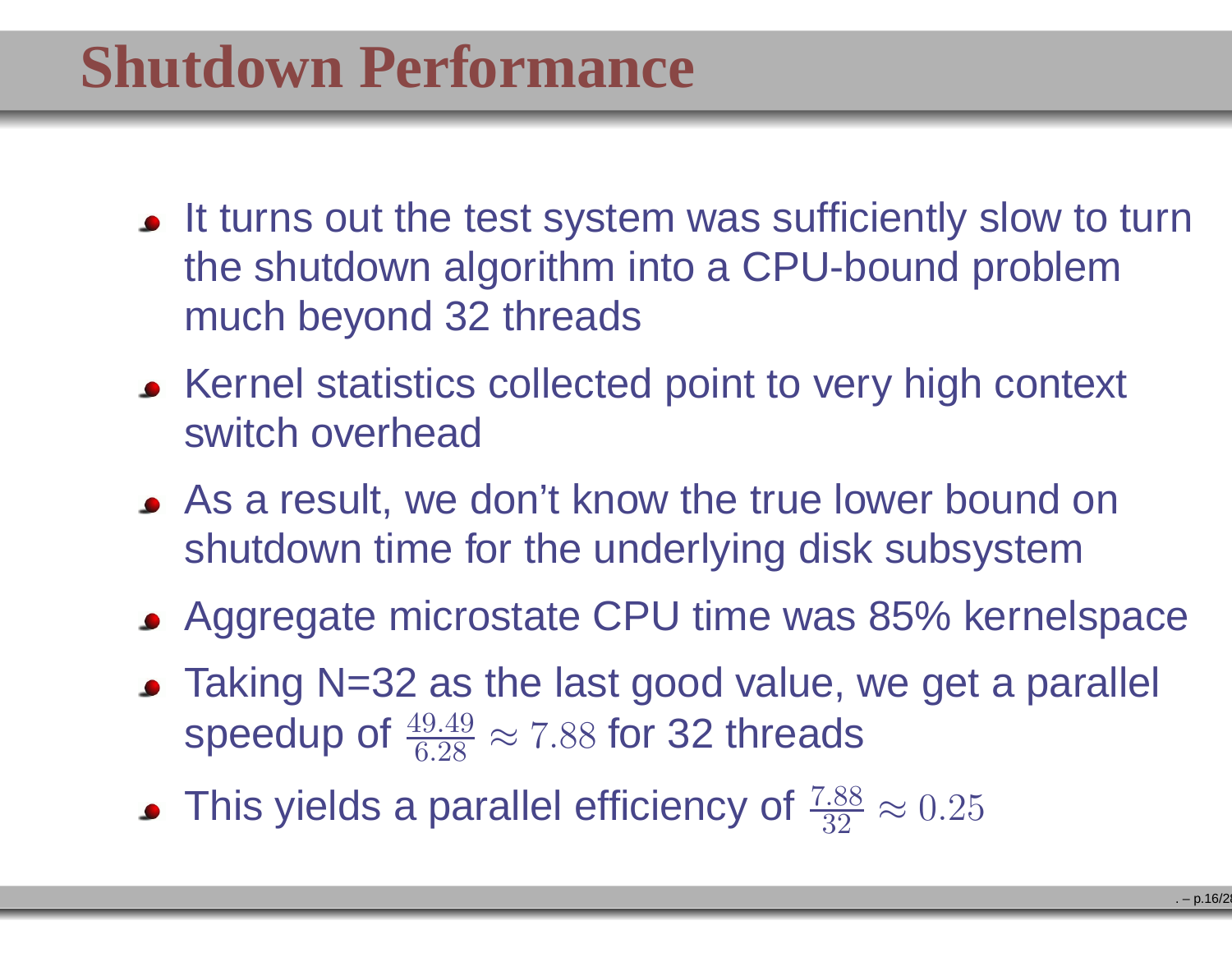# Administration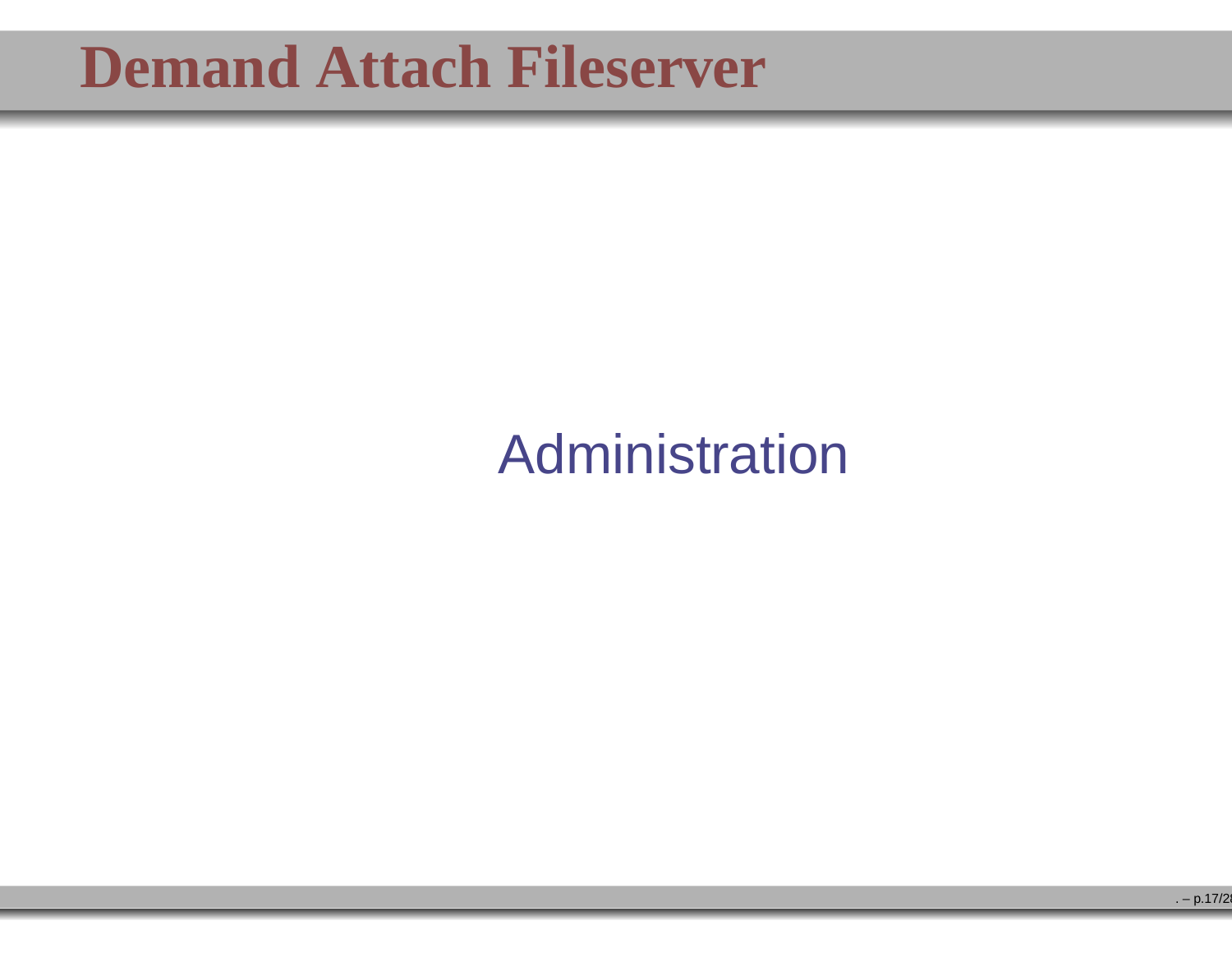The bos create syntax has been changed to deal with the online salvage server:

bos create <hostname> dafs dafs \ /usr/afs/bin/fileserver \ /usr/afs/bin/volserver \ /usr/afs/bin/salvageserver \ /usr/afs/bin/salvager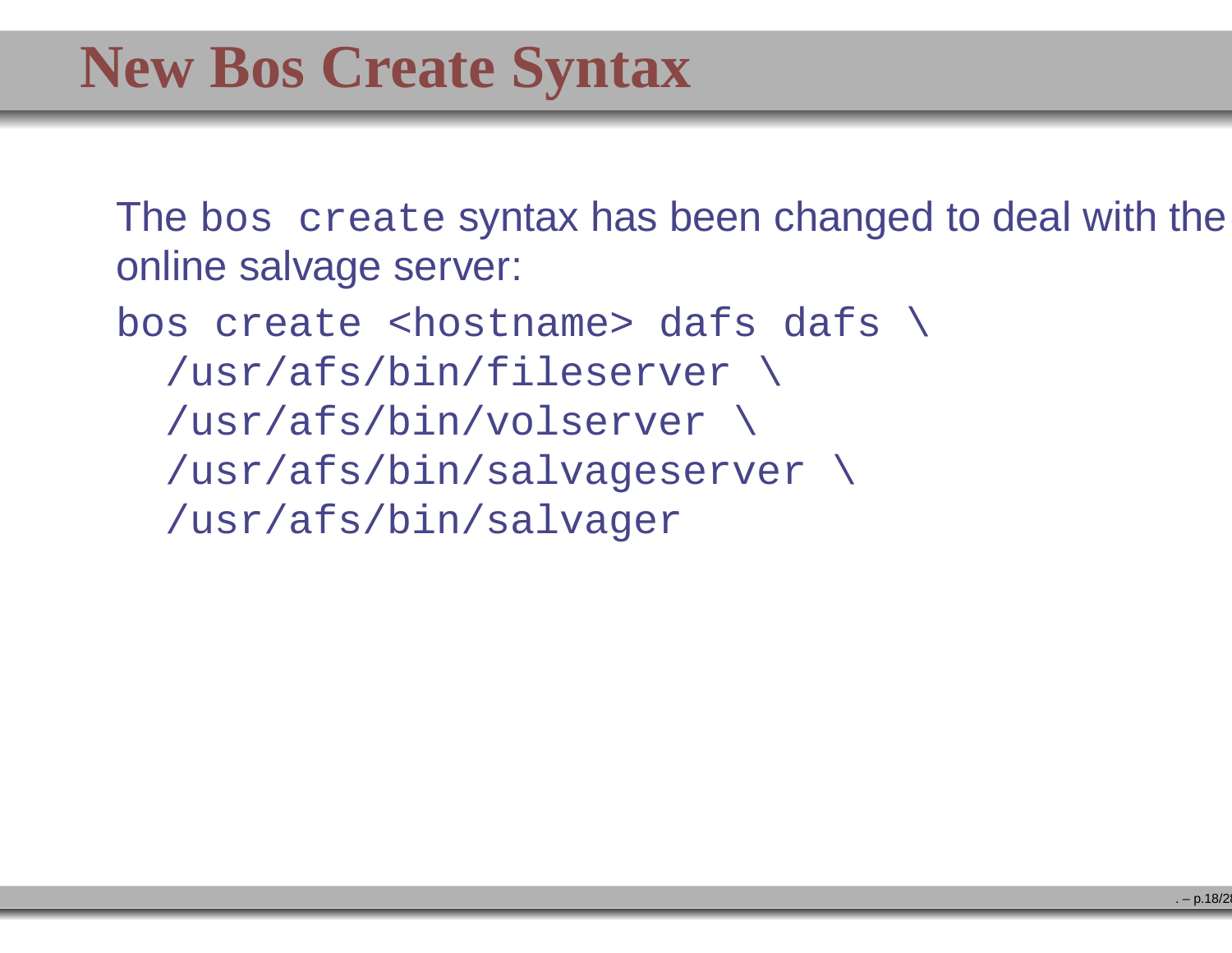- **•** bos salvage must change because implementation is intimately tied to bnode name
- **bnode name had to change to resolve ambiguity** between MR-AFS and Demand Attach Fileserver
- Cannot manually salvage volumes on demand attachfileserver with older bos client
- New bos client maintains identical salvage arguments,<br>execute 5 except -forceDAFS must be passed to perform <sup>a</sup> manual salvage on <sup>a</sup> demand attach fileserver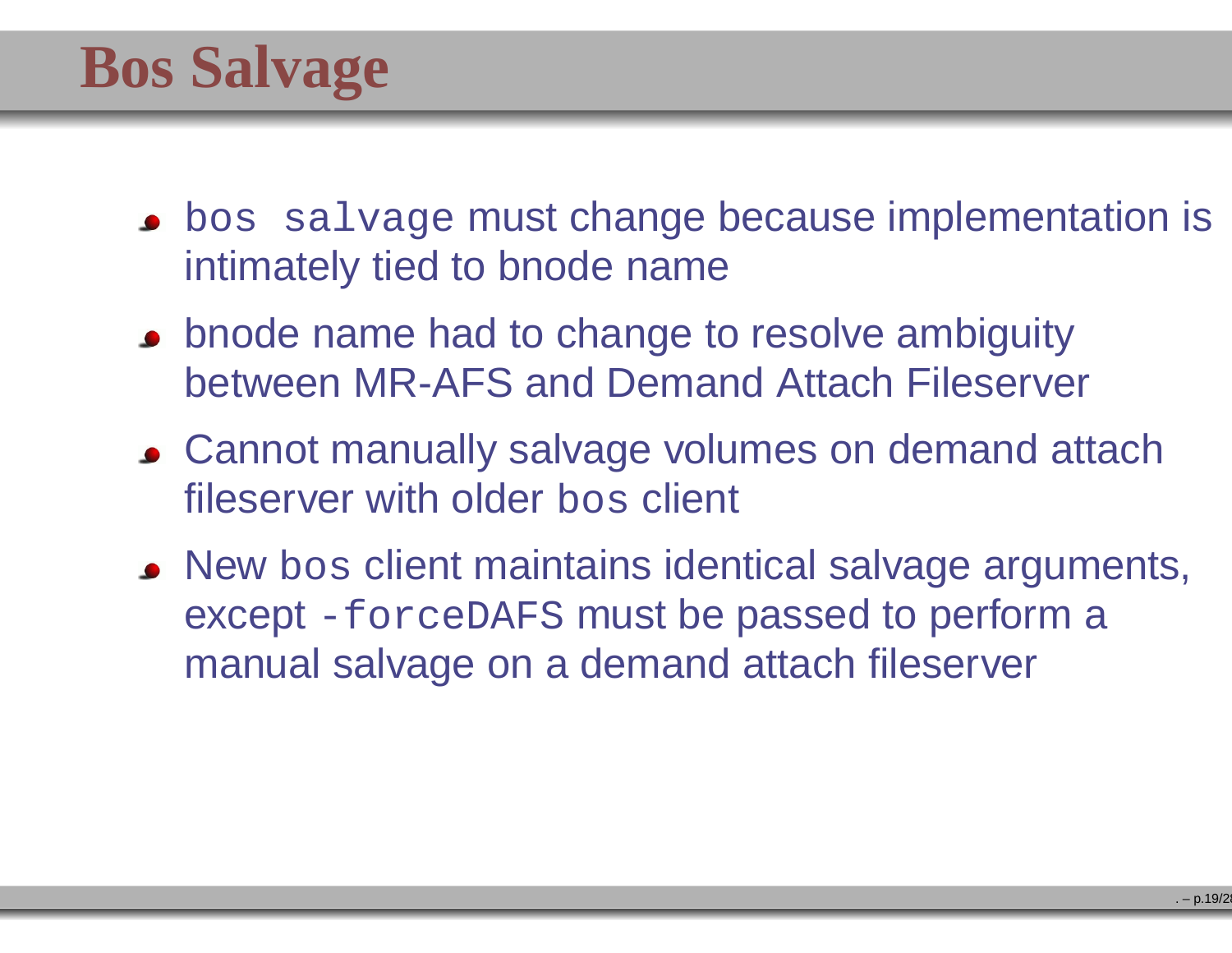- Automated salvaging is not without its pitfalls
- Infinite salvage,attach,salvage,... loops are possible
- To halt this progression, a hard limit on salvages for each volume is imposed
- This counter is reset when the filserver restarts, or when the volume is nuked
- The -Parallel argument controls the number of concurrent salvage workers
- Occasional full-server salvages (requiring an outage) arestill <sup>a</sup> good idea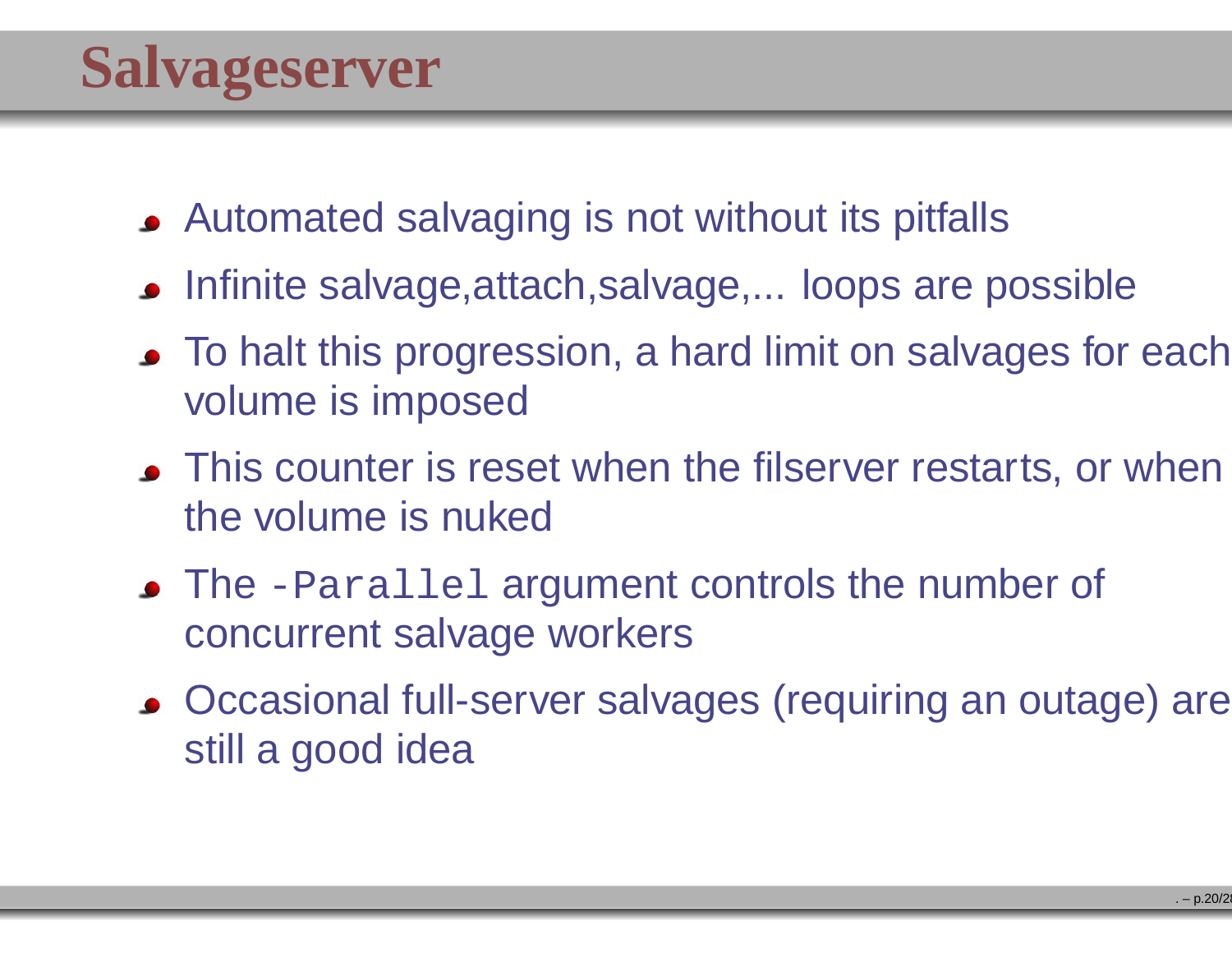# **Introspection and Debugging Utilities**

- salvsync-debug provides low-level introspection and control of the salvage scheduling process
- fssync-debug provides low-level introspection and conrol of the fileserver volume package
- state\_analyzer provides an interactive command line utility to explore and query the fileserver state database
- All three of these utilites have context-sensitive helpcommands
- fssync-debug and salvsync-debug commands should be understood before use; misuse could causeBad Things (tm) to occur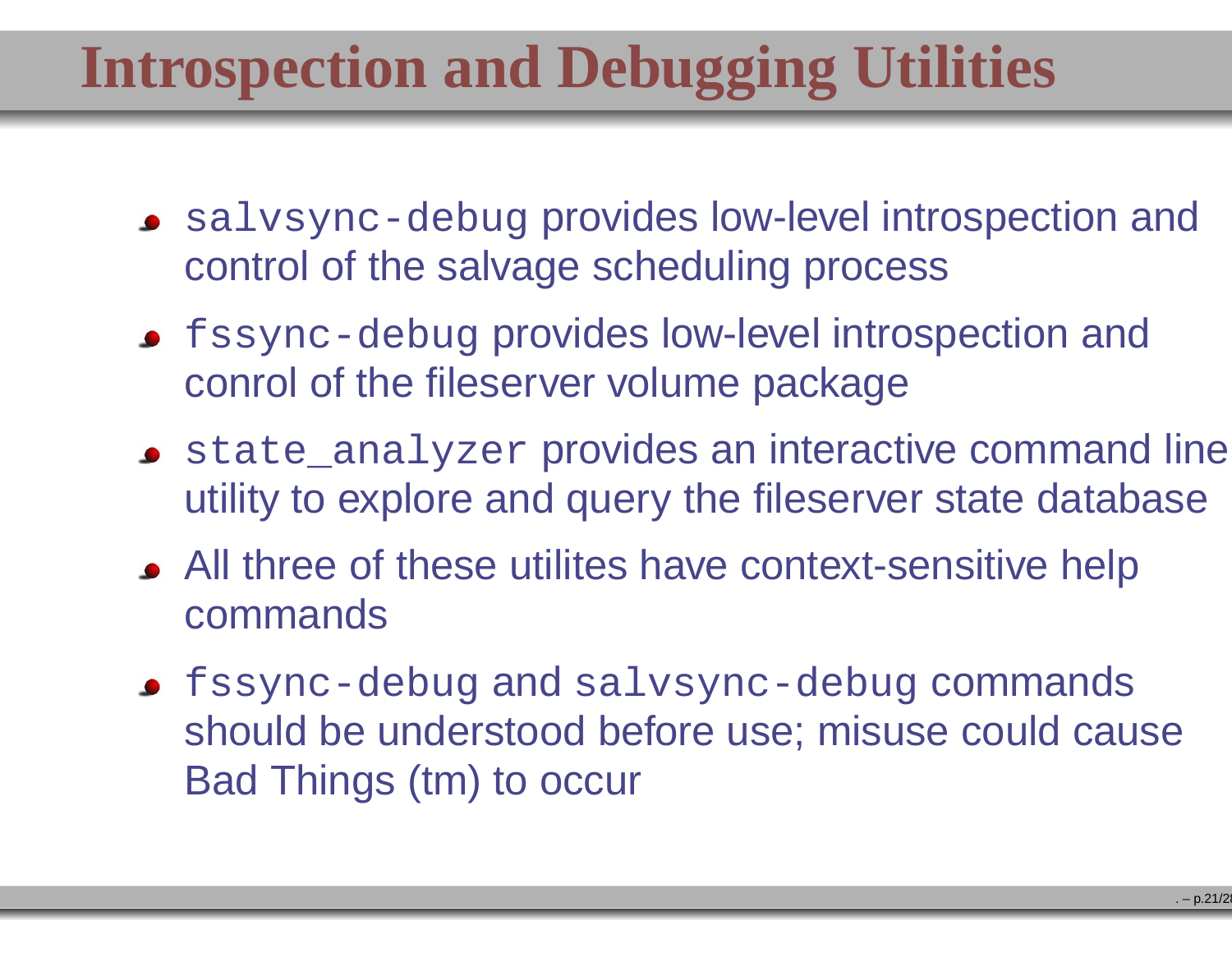# Concluding Thoughts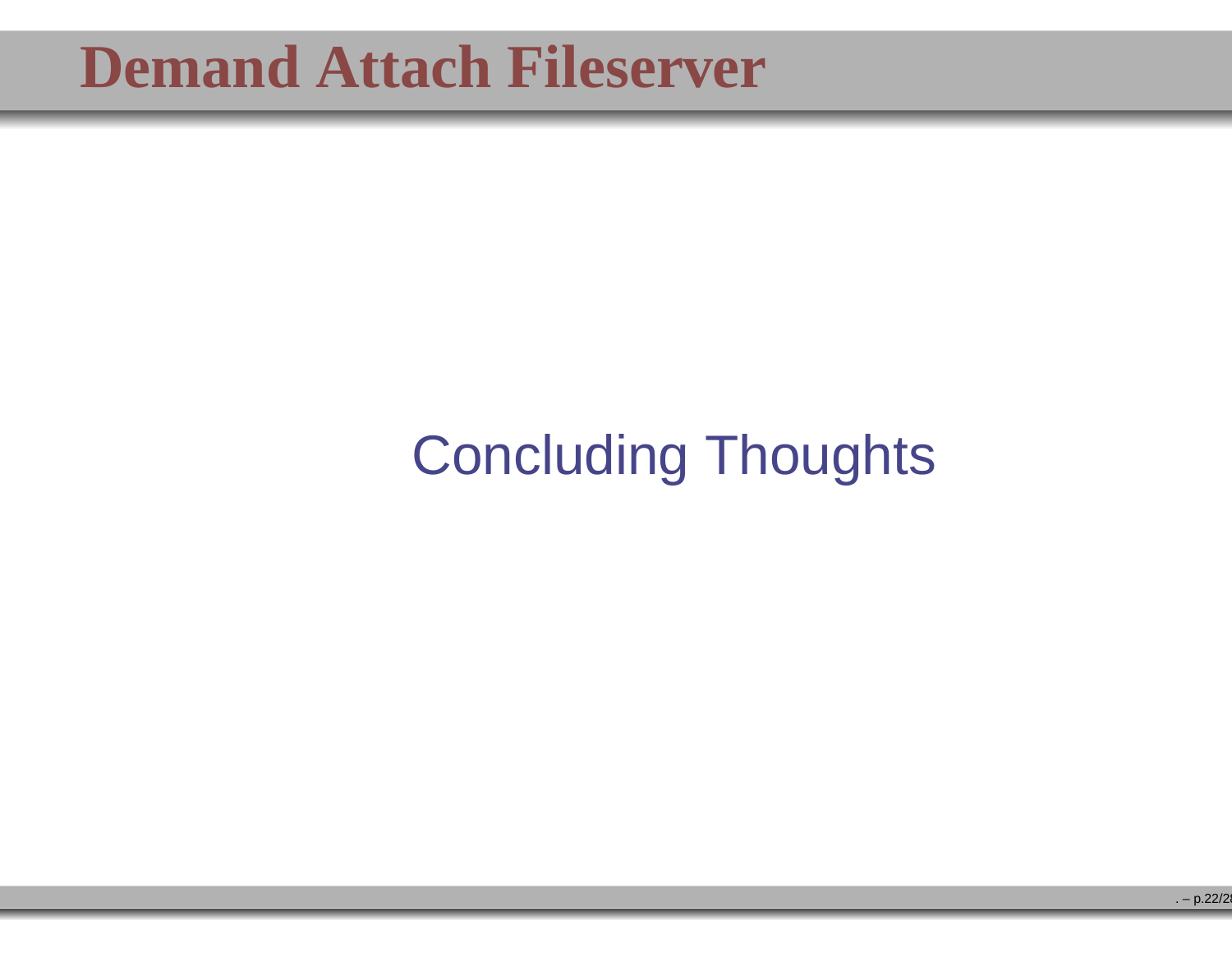# **When not to use Demand Attach**

- environments where host tables overflow
	- e.g. lots of mobile clients, NATs, etc.
	- multi\_Rx needs to be replaced before we canovercome this limitation
- **EXECUTE: Environments where fileserver crashes happen** frequently
	- demand salvages take longer to run than full-partitionsalvages
	- future work should solve this problem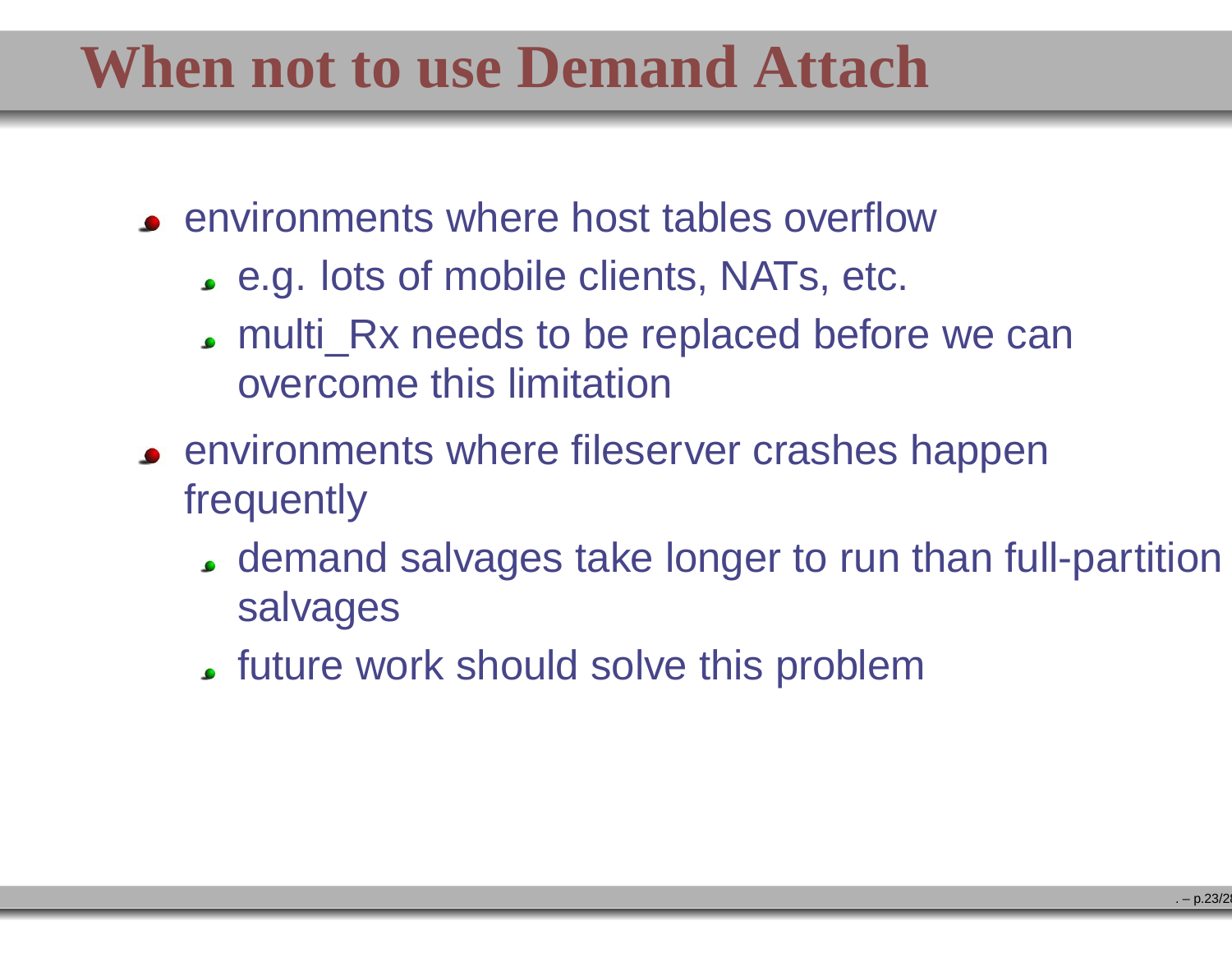# **Potential Future Development Directions**

- Fine-grained locking of volume package
- Replace current daemon\_com mechanism with unixdomain sockets or Rx RPC endpoints
- Continually store list of online volumes into fileserverstate database
- Seed salvageserver with list of previously attachedvolumes following <sup>a</sup> crash
- Provide fine-grained volume state from vos commands
- Dynamic vice partition attachment/detachment without fileserver restart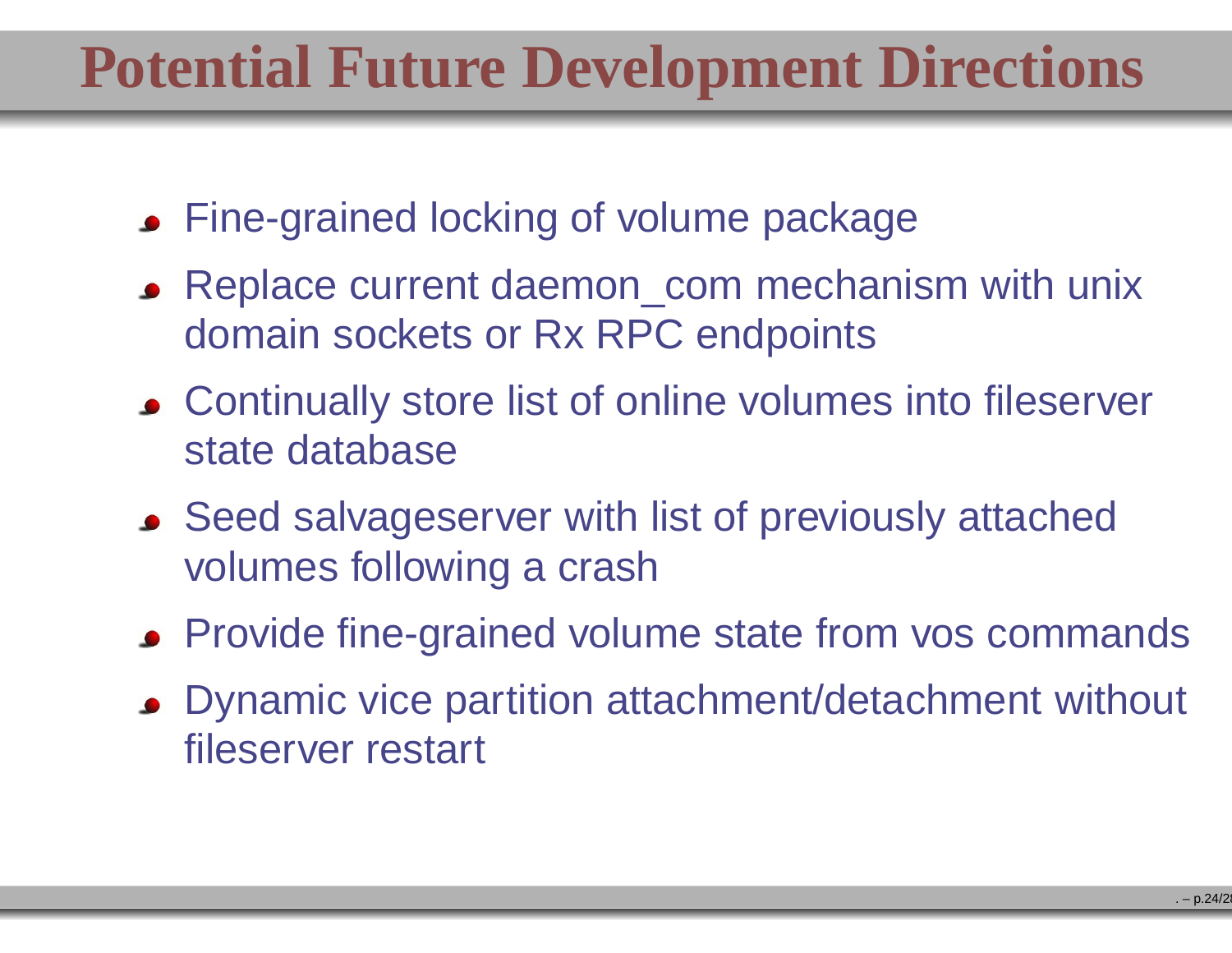# **Demand Attach Fileserver Clustering**

- Automated failover is very fast due to demandattachment
- **Fewer volumes to salvage following a crash**
- Salvage time is not <sup>a</sup> component of failover time
- There is potential to build on the Demand Attach infrastructure to provide robust fileserver clustering
	- Treat volume/host/client/callback state as <sup>a</sup> memory-mapped on-disk database during runtime, aswell as during startup/shutdown
	- If/When Partition UUID support happens, dynamic rebalancing of partitions across an N-node fileservercluster becomes feasible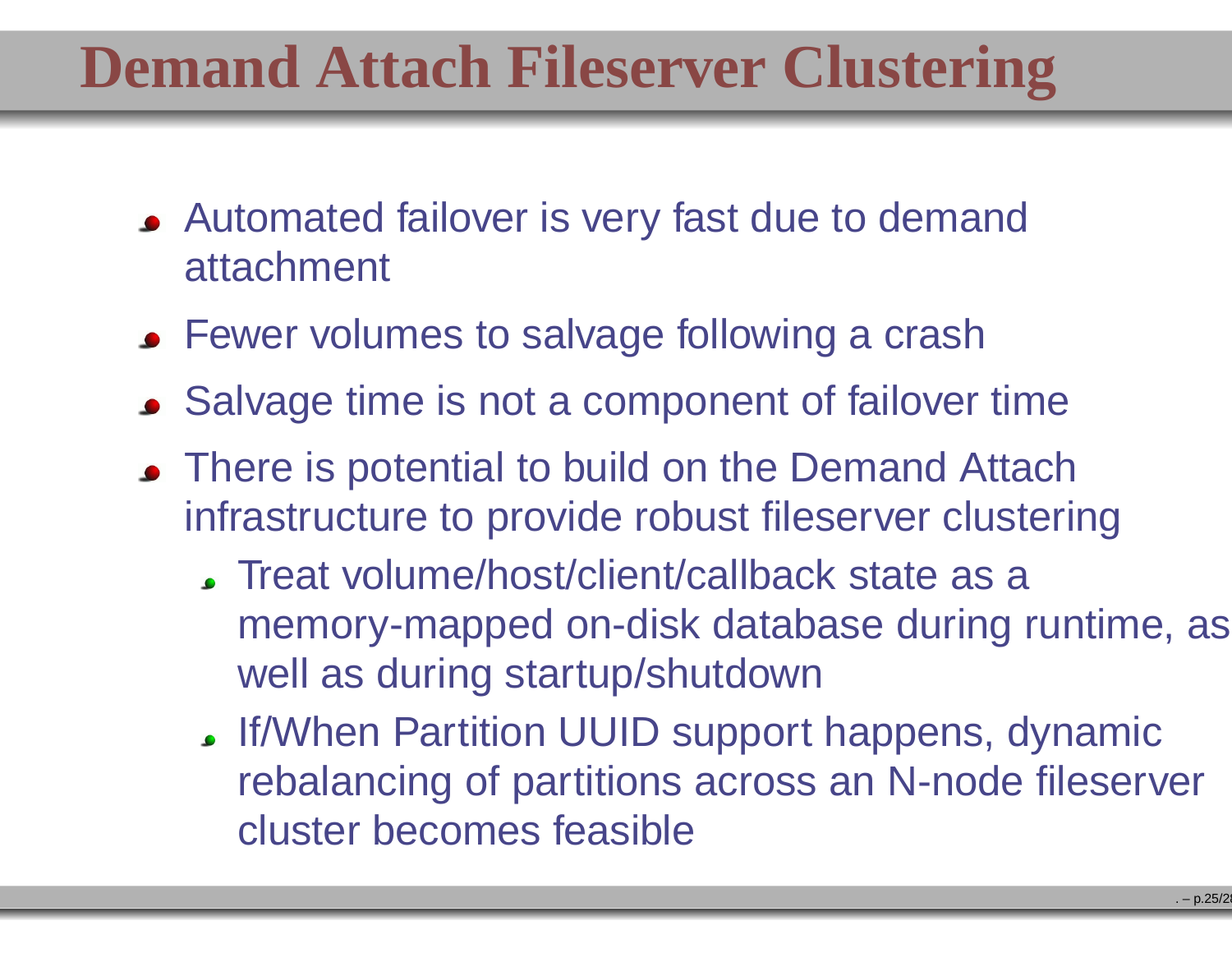# **Conclusions**

- Fileserver restart time has been drastically reduced despite poor scaling properties of the on-disk format
- Further performance gains are going to be increasinglydifficult
- New on-disk format could be very fruitful
	- **Improve spatial locality**
	- Optimize for DNLC performance characteristics onnamei
	- Balance disk I/O subsystem performance characteristics with cache hierarchy performancecharacteristics using something like self-similarB-trees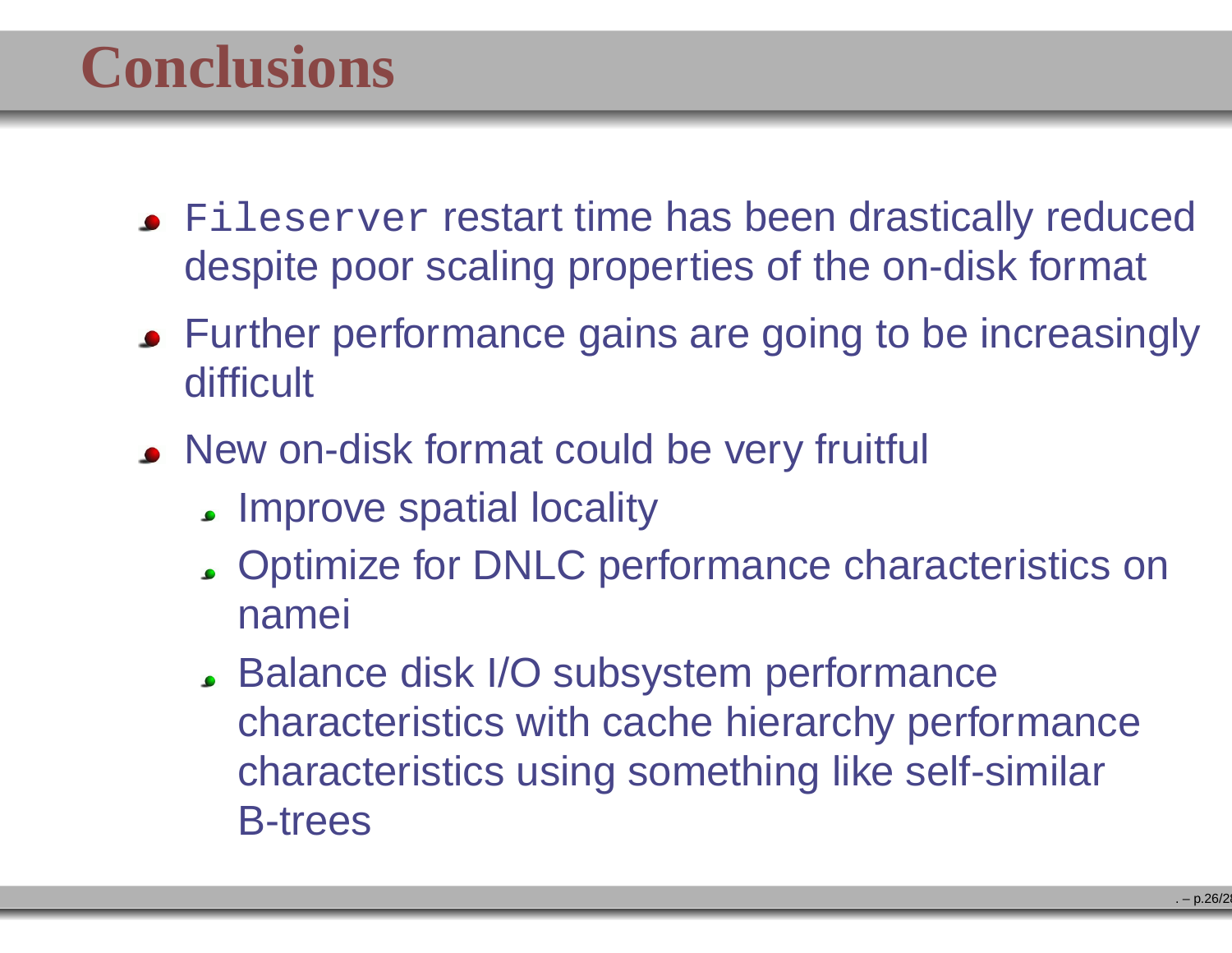# **Conclusions**

- **Diminishing returns associated with context switch**  overhead are <sup>a</sup> serious limit to how far synchronous I/Oalgorithms can scale
- Using asynchronous I/O (on certain platforms) couldyield significant further performance gains
- **Demand Attach architecture opens up a new realm of** possibilities in the space of High Availability andFileserver Clustering